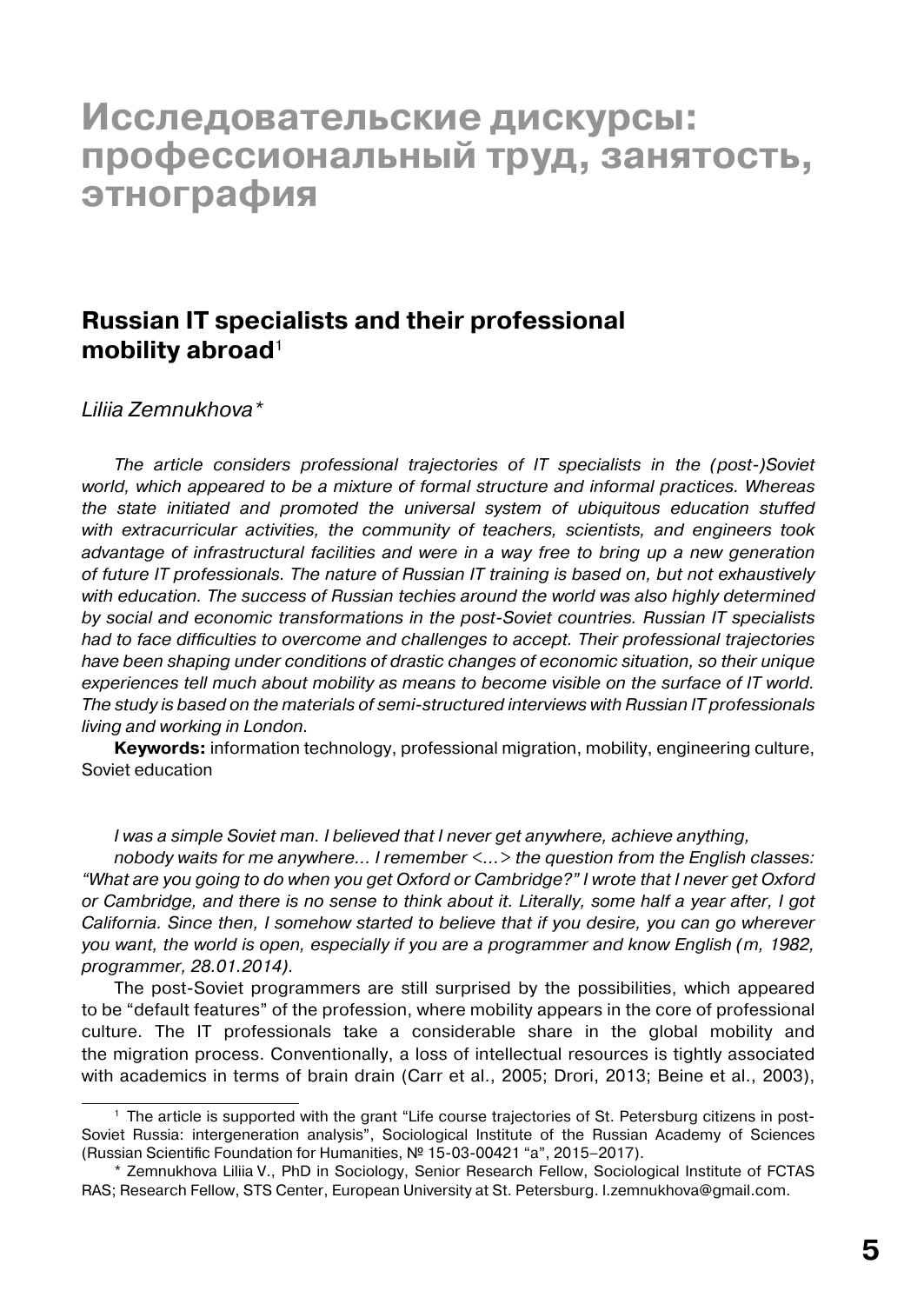so far the outflow of capital is tied to high-income groups. Paradoxically, IT professionals combine both intellectual and financial resources, which are used to enforce mobility opportunities. On the one hand, IT professionals are lined up with the classical for migration studies representation of the bipolar world, where the flows of workforce go from less to more developed countries (Abella, 2006; Boeri & Brücker, 2012; Kuznetsov & Sabel, 2006). On the other hand, a concentration of the IT professionals and attractiveness of the local market strongly depends on the conditions and opportunities of receiving society — that is easy access and high outcome (Clemens, 2009; Solimano, 2008). Being highly skilled migrants, the IT professionals are relatively free to choose between countries, cities, and companies as they are generally attached to the technologies access. This type of migration is determined by the explainable set of factors such as market demand and the specific working conditions, more stable career, and high income.

London is an illustrative example with developed financial and banking market, IT-companies, attractive immigration policy, and as a result  $-$  high concentration of the Russian IT professionals, who managed to organize different types of language- and professionbased communities. The United Kingdom at some point became a country with the favorable conditions and migration policy especially attractive to those who sought "a better life" (more on immigration policy in Britain: Zemnukhova, 2017). The entire Russian professional network grew rapidly, and often included graduates from the same schools, alumni from the universities, ex- and present colleagues, relatives, and friends. Individual ties and networks played a great role in the process of adaptation to the new cultural contexts. These migration flows became self-organized and formed in local communities, which in turn could be treated as parts of a greater diaspora of the Russian professionals in IT.

The process of professionalization for the Russian IT specialists largely started during education. Depending on their age, the Russian IT specialists got various working experience connected to state institutions, private enterprises, local companies, academic projects, or corporate jobs. The collapse of the Soviet Union and subsequent economic transformations benefited the development of IT business in Russia. The IT industry saw different stages and trends, which are described with different economic situation, job opportunities, and prevailing practices at the IT market: I will show how the industry created and followed its own rules, private companies implemented innovative approaches, and these professionals became in charge of making their sphere alive and prosperous. To reconstruct the process of professionalization, I turn to market paths of the IT specialists, which they traversed during or right after their studies and which facilitated their future mobilities. I focus on entrepreneurship experience in Russia, the "Russian-style" business culture, and the career paths with particular switches. This is the way of telling the story of the homeland by Russians being currently migrants. I attempt to reconstruct the background of the Russian business ethics through professional life stories, which provide the context and peculiarities of the Russian market, its rules of game and players. I also aim at discovering the way Russian market with own rules and culture influenced the IT professionals and fostered mobility. These past paths in the eyes of the Russian IT professionals in London are always estimated somehow and are never neutral.

The paper is one of the results of the study of Russian IT professionals in London, which was conducted in  $2013-2015<sup>2</sup>$  within the larger project on Russian computer specialists at home and abroad. The general aim was to approach professionals in various locations in order to reconstruct their personal experience, professional trajectories, diasporic ties,

 $2$  The interviews were collected within the project "Russian computer scientists at home and abroad", Center for Science and Technology Studies, European University at St. Petersburg (the Russian Federation Government grant No.14.U04.31.0001, 2013–2015). URL: http://rcs.eu.spb.ru/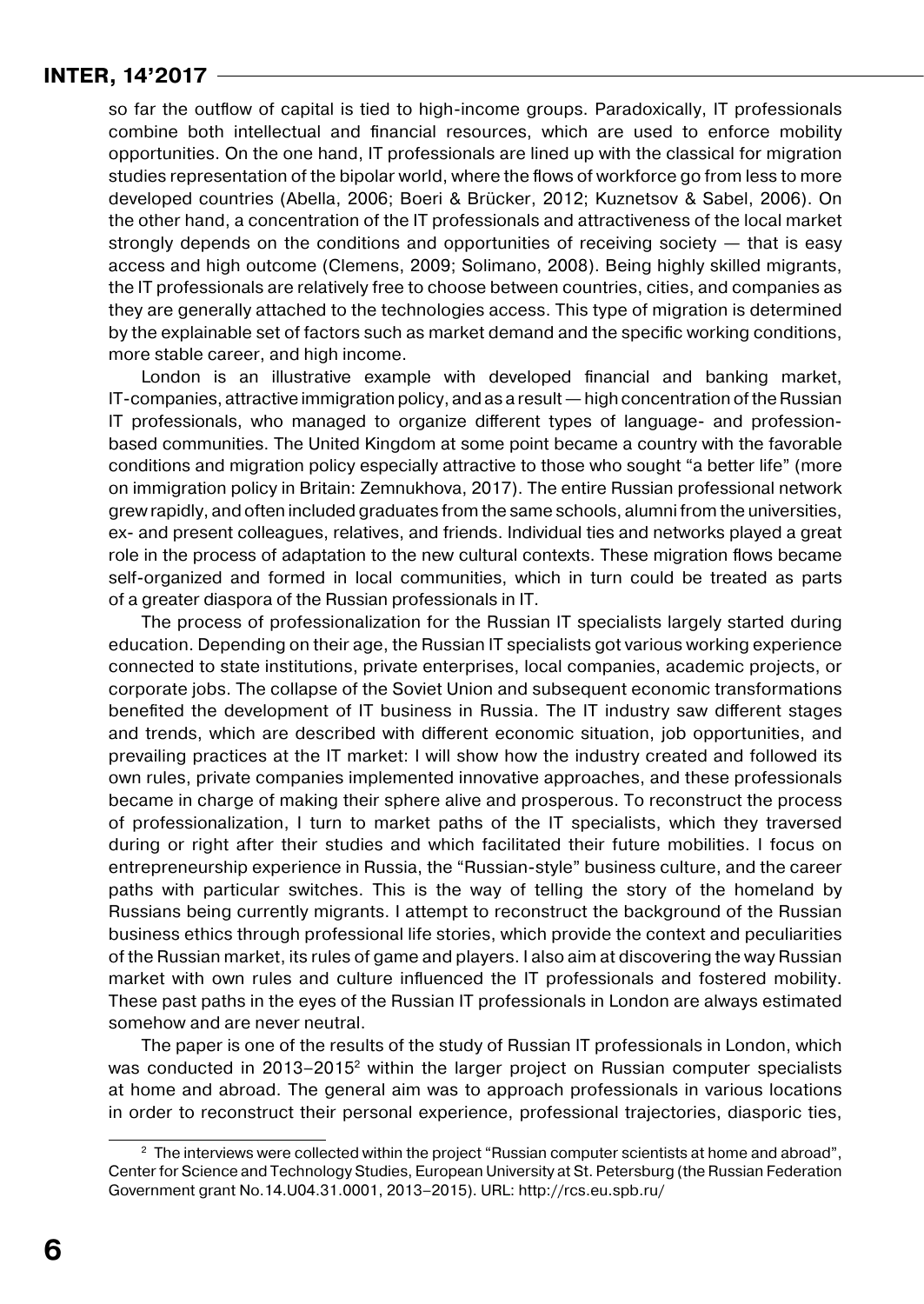and knowledge transfer. Within the project, we followed the logic of the grounded theory to develop theoretical framework based on rich empirical materials. The biographical method we used intended to facilitate informants' narratives and to grasp diverse and deep motives and life choices. The guides for biographical interviews considered education background, working experience, migration project, some private and family aspects, as well as social and cultural spheres of life abroad. The case of London included 49 interviews with mainly male informants (4 female), aged from 22 to 58, both married or single, from the post-Soviet countries. The Baltic countries were not included as they do not have visa issues. Additionally, I used some elements of the ethnography of work and leisure places, participant observation during the professionals' meetings, and correspondence between members of online groups.

The paper is organized in the following way. I start from the post-study opportunities in the USSR and the idea of allocation of the graduates. Then I turn to the post-Soviet experience and discuss the "wild" 1990s period with its almost unlimited opportunities for IT sphere at home or abroad. Next, I go into details on work experience in Russia depending on different types of firms and companies. Here I focus on the "Russian-style" business taking into account skillset transferable into social capital, which might help to become demanded specialists abroad.

#### **Engineering culture in the USSR**

The Second World War provided new ecology of innovations in different countries, whether we are talking about the USA, European countries, or the Socialist camp. The first professional communities in between military and academic fields were physically at the universities and research laboratories (for example, in MIT or Stanford in the USA, and in Moscow, Kiev, and Novosibirsk in the USSR). Students of ecologies of innovations in the USA have already provided different sorts of explanation how tiny enthusiastic communities had become (or not) popular and massive giants (Raymond, 1999; Kenney, 2000; Saxenian, 1994). The growing technological industry in the post-war period during the Cold war required an updated system of education to satisfy the demand for Computer Specialists and Engineers. The situation of arms race called for the establishment of the massive training system and education, which was supported above all for military purposes, and caused its ubiquitous necessity. The governmental policies predefined the development of national technologies in various countries. In the USSR, the state appeared to become the major requester of the innovations and constructor of the education system, which included not just education as a function, but also an allocation of graduates and constant supply of the graduates for workplaces. The idea behind was to create the space of functional units in the economic machine, where technological sphere played a major role.

The political situation in the Soviet Union restricted access to foreign achievements, so the need for inventions was constant and appreciated. Experimenting and inventions were especially possible and facilitated at the academic and research institutions (Nauchnoissledovatelskyi institut, NII), which dealt with technological tasks and orders. As a result, the majority of inventions were strictly confidential: some of my informants recall their fathers or other relatives, who used to work at closed institutions for military services and were immobile. NIIs became desirable places to work at for many reasons. Being state-funded organizations, they were socially secured and stable paid. Moreover, the technological sphere was less influenced by political agenda and its ideological component. Informatics, first within the Cybernetics stream, started growing as an independent field.

The professional community placed in these NIIs developed in its own way. It was (and still is) a community between academics and applied engineers, which manages to combine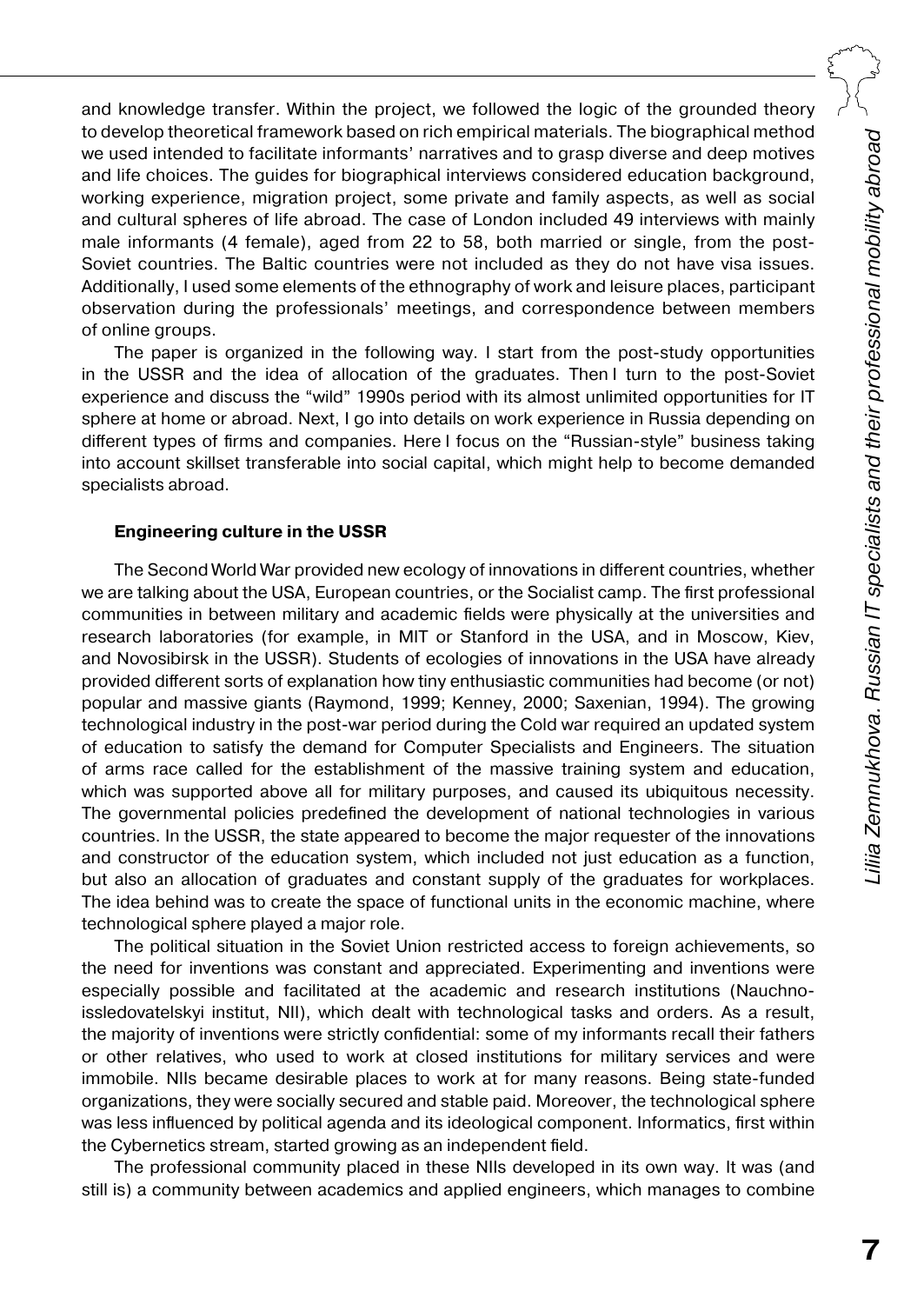practices and elements of both cultures. For example, there were no rigid requirements for academic careers such as dissertation defense nowadays, so specialists were relatively free enough to solve problems and tasks:

*Knowledge was important for him [father], not some wallpaper degree [*korochka*]. He always told that, say,* kandidatskaya *was very easy thing to accomplish; he had enough material for that. However, he was simply lazy, always for that. He chose to do what he was interested in. Consequently, he never did anything he did not really want (M, 1979, programmer, 06.01.2014).*

*Goszakaz* (state demand, government contract) was the only possibility for technoscience to develop, so industry was wholly state-driven. However, the state did not exhaust the space for innovations. Because the material infrastructure provided minimal conditions for technological production, there was certain freedom for individual non-formal practices. For instance, it was partly institutionalized in *kruzhok*'s to transfer knowledge and applied skills. Real practices showed that engineers' children could use facilities for their practical interest — either at work or at home:

*The first time computer appeared at home, when father brought it from the work (M, 1979, programmer, 06.01.2014).*

*[Dad] worked at the Academia, and they had computers there; I could come and write primitive programs using Basic (M, 1973, programmer, 14.01.2014).*

The production chain was fully requested, organized, and supported by the state. There were practically no alternatives for young professionals, who wanted to devote themselves to engineering work. The post-study work was mostly connected to either NIIs, or manufacturing departments connected to the universities.

*There was an allocation with a state commission. Well, yes. I had two offers: one of them was "in a box". Do you know this term? Don't you? Well, it means something confidential, some KGB, or military, or connected to the defense. And the second one was from the Institute of Applied Mathematics. I went there (M, 1956, computer scientist, 29.01.2014).*

Moreover, it was impossible to diversify choices because of the Iron Curtain. It was almost impossible to get an offer from abroad, as the borders were closed and external mobility was not available: "*Nobody went anywhere, we didn't have international passports. So we did everything homegrown"* (*M, 1956, computer scientist, 29.01.2014).* The atmosphere of isolation facilitated boundless creativity, which reminds the atmosphere of the early engineering communities in the USA. It was a kind of cultivation of the new sphere of activity, before IT industry became popular. As Raymond put it, "Before cheap Internet, there were some geographically compact communities where the culture encouraged Weinberg's egoless programming (Weinberg, 1971), and a developer could easily attract a lot of skilled kibitzers and co-developers. Bell Labs, the MIT AI and LCS labs, UC Berkeley — these became the home of innovations that are legendary and still potent" (Raymond, 1999: 51). What we see here is sharing experience in a broader sense — there was no place for competition, envy, or struggling. Other mechanisms worked. Being close, these (pre)professionals built the culture of freedom. It was significant to be a part of this story, to be included and recognized by others in these communities. Even more interesting issues came around the process of artificial gathering of the community: "In order to build a development community, you need to attract people, interest them in what you're doing, and keep them happy about the amount of work they're doing. Technical sizzle will go a long way towards accomplishing this, but it's far from the whole story. The personality you project matters, too" (Ibid, p. 49). These feelings of fun, happiness, and interest make activity around coding a kind of funky thing. This relation towards developer's job does not greatly differ depending on open software movement or military producing, but the very idea of coding is inseparable from ideas of creativeness and pleasure.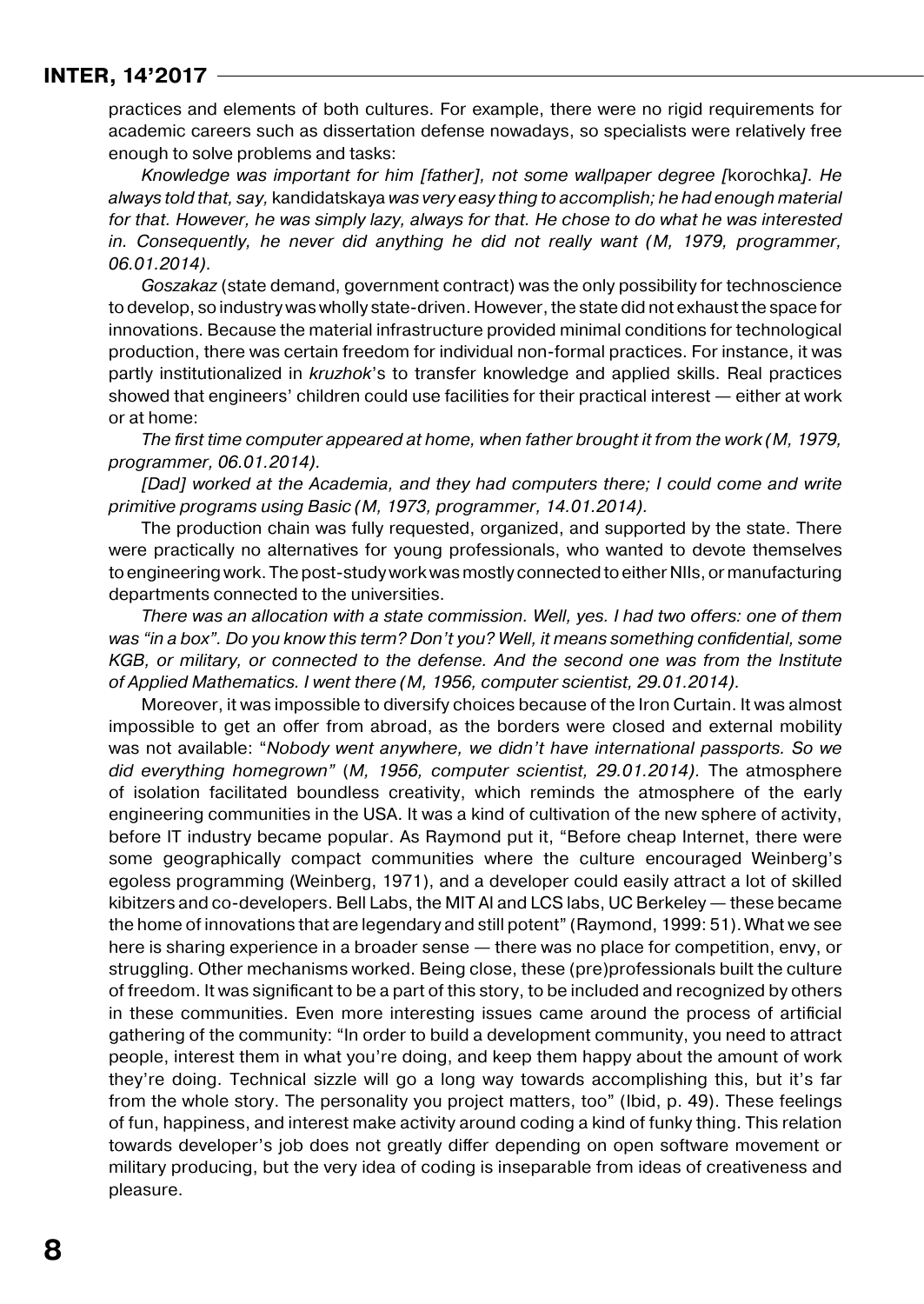#### **The crazy 1990s and new perspectives**

Keeping the community together is possible due to the "raw material" of production: initial professional gathering started around the code and tinkering. Different representations of the code-meaning come from authors. For example, Gabriela Coleman points the following metaphors or similes: code as law (Coleman, 2012: 27), code as speech (p. 161), code as poetry (p.92). Code plays various roles and has different meanings for programmers and developers, as well as for students of them. The code is a tool for diverse needs, it comes across particular work (programming) and gives a basis for general culture. Coleman shows how hackers' community produces and reproduces ethics and constructs legal issues. She takes an idea of nomos as a framework to demarcate the field of her interest, namely how everyday micropractices of ethical enculturation and punctuated crisis form ethical stances. One of the main questions is how it is possible to share a common ethical background and at the same time disagree about how to implement the principles of this background. In other words, why does crisis happen within this homogenous milieu of hackers? According to Coleman, such crises deal with two components of ethical production: functional outcomes and reflexive articulation ofideas. Crises are inevitable stages of community life and development because every new crisis creates new possibilities. Russian IT community faced their crisis in the 1990s, as it lost a significant part of technical specialists and university professorship. Moreover, the software industry was not regulated sphere in terms of a law, so they created their own ecology of innovations.

*Perestroika* and the collapse of the USSR initiated the process of transition to a market economy. The ecology of innovations changed drastically. The various options of hardware and software development appeared. Mainframe technology dominant in the Soviet production was rapidly replaced by a new wave of personal computers, which could accomplish diverse sets of tasks and be used at a workplace, as well as at home. This new stock of computers required special software, system integration, security, and technical services. Consequently, the demand for engineers mastering new technologies highly increased. The new market stimulated the emergence of the new companies, which supplied necessary maintenance for hardware and software products and services. This period was beneficial for starting a new business serving the needs of mass customers. Transformation of engineering profession led to the new forms in the institutionalization of IT specialists as a qualified labor force. The world market and global practices intervened into hitherto closed and state-driven industry.

During the last decades, the IT industry in Russia went through the several stages, which made the significant and diverse impact on professional field and IT-population. The collapse oftheSoviet Union gave aroom for thechaotic, spontaneous market development with exotic forms of business and short-term enterprises. The IT market was not exclusive and followed the rules of the "hard 1990s". *NIIs* also found a niche for their commercial activity ruled by themselves:

*By that moment, it wasn't actually the Institute, but rather several tiny firms attached to the Institute, and they adroitly shared the budget (M, 1979, programmer, 23.01.2014).*

It is important to say that the job opportunities were almost the same for the whole range of technical specialists. The qualified and experienced professionals as well as students and recent graduated from the technical higher schools had few paths for their careers or options to choose. One of the possibilities was connected to the previous inertia-type career from the university to *NII*s or other near-academia institutions. Usually, the reasons were practical: for instance, to get an access to the computer or to off military service<sup>3</sup>. Kinship connections sometimes helped:

<sup>&</sup>lt;sup>3</sup> This issue is very important to keep in mind when we consider males' decisions to continue their work at academia. In Russia, induction into the armed forces is relevant for young men under 27 years. Except health issues, the only legal way to avoid the draft was to enter *aspirantura* (post-graduate study) or other academic job. It still works like that.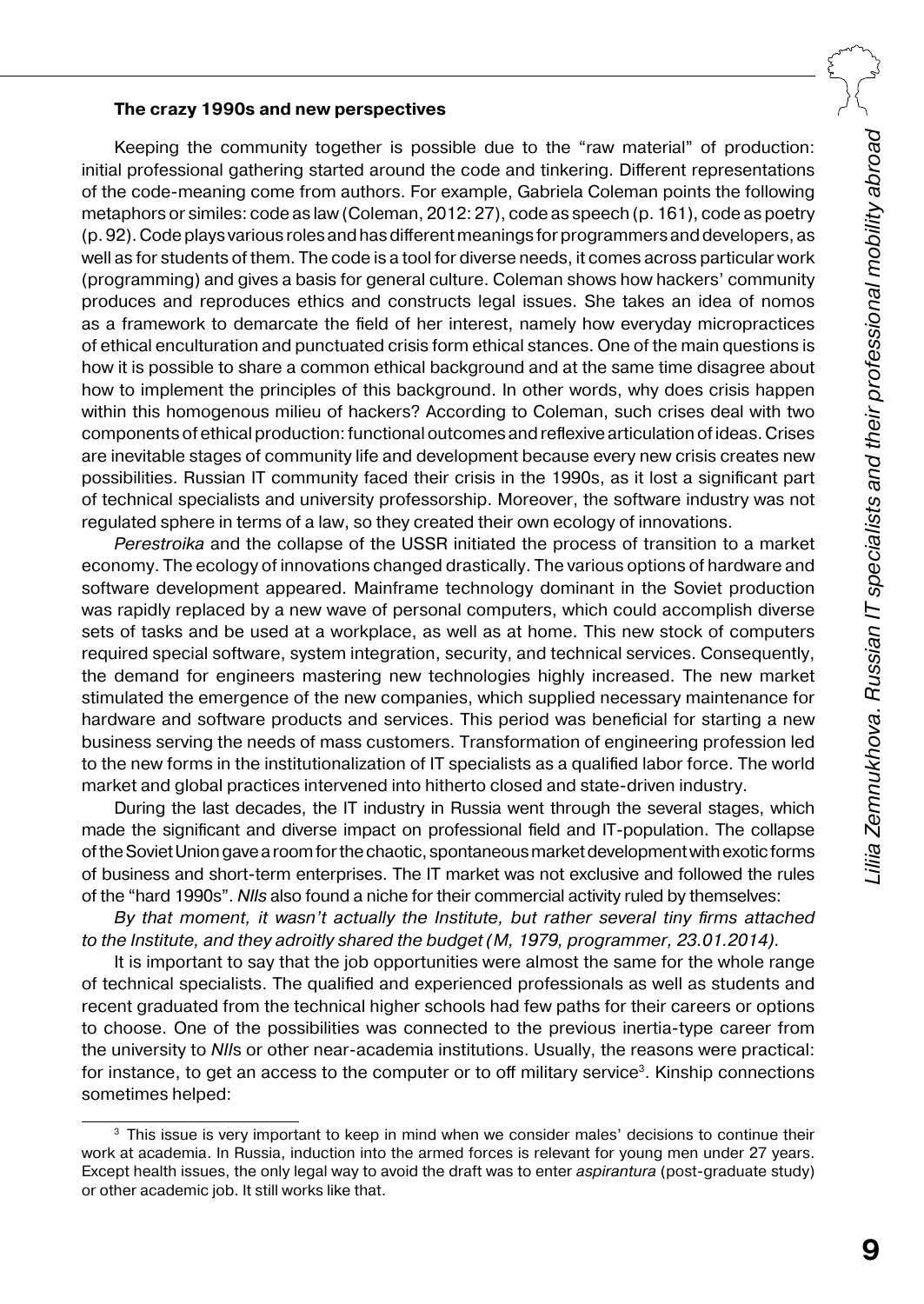*I got fixed up in a job at a* NII*. There were two reasons for that: a friend of mine worked there, his father as well. And the main reason was that they provided a draft deferment. <…> They were engineers, engineers-programmers, or so. Well, they are not actually programmers, I don't know… This* NII*, where they did nothing. There are plenty of them in Russia, probably. It had a military profile. <…> And I programmed there — for them, and for myself because it meant an access to the computer, which I had not (M, 1976, programmer, 02.12.2013).*

Such kind of a job was easy to accomplish and gave full play to create individual products. Moreover, the note on a usual situation for Russia in this quote indicates the crisis with NIIs: the 1990s brought a huge lack of orders and management, as well as a distinct relationship between the state, industry, and academia. Meanwhile, engineers with more entrepreneurial talents managed to find unexpected jobs benefitting from it.

*During my second year [at the university], I had an intention to work, and I have started… I wanted my first job to be… You know, it was common enough at that time — there were systems, no Internet, but databases, for a law or something. <…> It was 1996–1997 <…> I was offered to… sell them. And the very first place I visited — they asked me to help with their computers. It was a feature of the 1990s. Professional attitude did not exist yet. But he said they had a stock of computers, which often cracked, and they had no idea what to do with them. <…> I had never done that before, but I loved tinkering and I knew I would succeed. I had a desire for that (M, 1976, programmer, 02.12.2013).*

This accidental luck demonstrated the openness from both sides — business and a technical specialist. Different kinds of enterprises were generally open for the innovations: trends for computerization have led to the need of having hardware as well as a proper technician. There was room for experiments: a great deal of business developed in the 1990s, and personal computers and software systems became natural elements to organize internal work. This movement provided additional labor market for students, graduates, and already qualified specialists. At first, this new labor market worked according to the non-formal system of employment and recommendations. As a rule, this job was temporary and unstable; it did not cause anxiety, but rather provided opportunities to continue in some sense *kruzhok* practices:

*I was often invited [for jobs] via recommendations, let's say. Well, someone recommended somewhere to repair a computer, replace something, upgrade something. And after these works, people often gave up some old parts and accessories to me. Because after upgrading, they didn't need that anymore. By these means, I constructed my own PC (M, 1977, programmer, 29.01.2014).*

Such kinds of freelance or self-organized and spontaneous enterprises became alternative forms of employment for technical specialists. The market gained new entrepreneurs, who left academia. Very soon, the image of academic career suffered significantly. Sometimes the remaining at the universities conservative professors did not want to play new market rules.

*We had a quite strange head of chair, he was the one from the old school with good mathematics, but he was of the old school. To my mind, until the end of the 1990s — he had not considered computers. And partly because of that, we had to self-educate, because our teachers were, you know… Their programming skills were poor, he personally didn't believe in that all (M, 1979, programmer, 23.01.2014).*

Along with conservatism at the university, there was intensive development outside of academia. The industry and market grew so rapidly that sometimes studies appeared to be a time-consuming thing. Students of technical universities faced the need to combine work and study, and it became a choice problem, where higher education failed to prevail. The market attracted for an atmosphere of real possibilities and circulation of new ideas and projects.

*The job was a kind of compromise if we think between work and study. It is still a question what was better because the time was different. That was a period ofthe 1990s, not mad-1990s, but the late 1990s, still. And the image of studies was not like you have to study — nothing*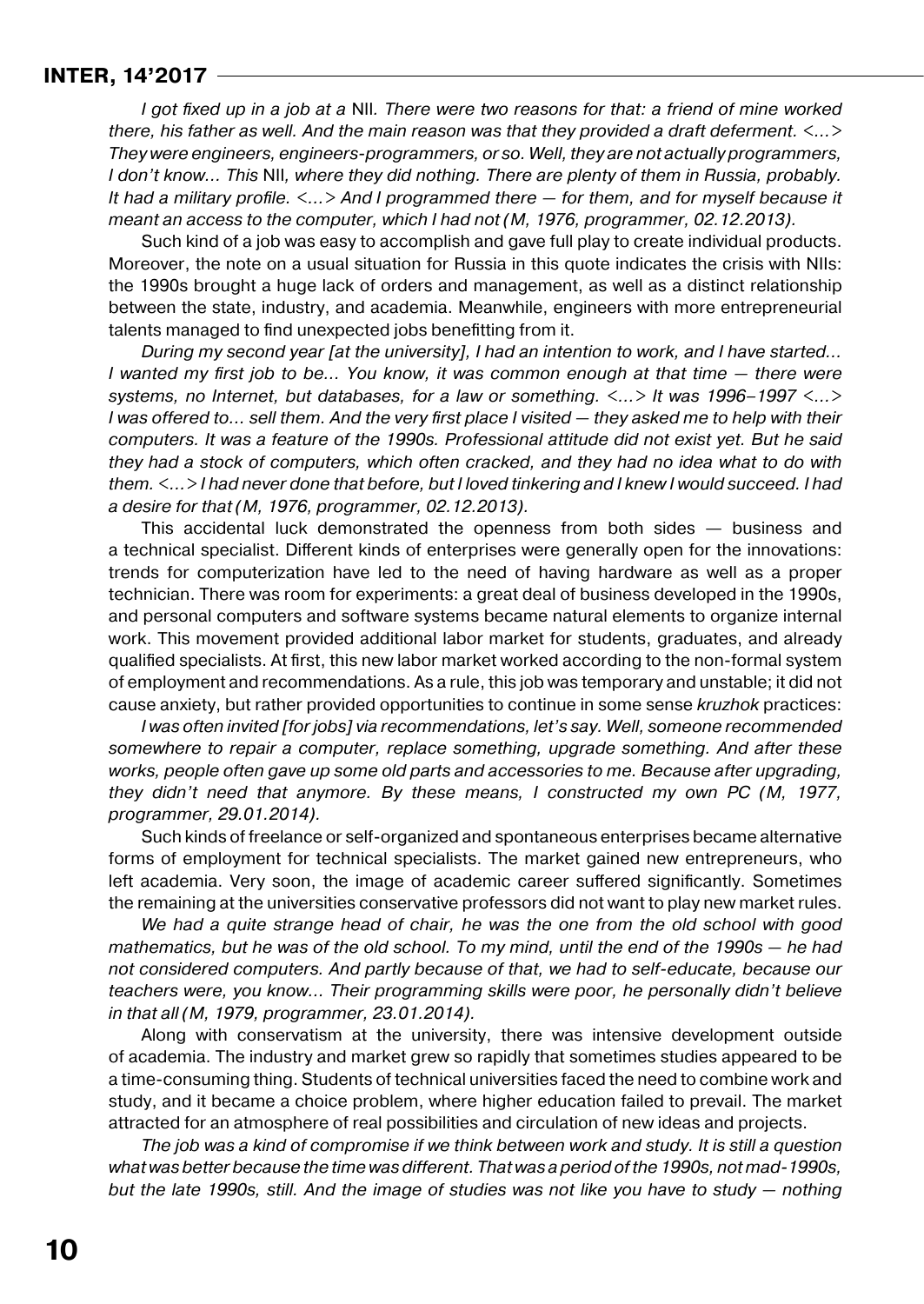*like that. Many interesting things happened around — people, who did that, they had no this education. Things have changed since then (M, 1977, programmer, 29.01.2014).*

The role of the university should not be underestimated though: it was a huge source of human capital. The market was very diverse but limited. Academia was strong enough to provide not just basic education, but also conditions for networking. Spinoffs and startups began to pick up speed:

*My friends placed me at the university. There was a small firm. Not firm, but… well, five employees. They earned not that much, but the job was some interesting. And I met them, and they told me: we will hire you, just come (M, 1979, programmer, 06.01.2014).*

The global technological demand for skilled (and cheap) workforce caused significant transformations in the development of the post-Soviet IT industry. There was no IT market yet in Russia (pure national market), but the global one existed and absorbed Russian techies. IT companies at that period were either domestic and often with an academic background or foreign outsourcing departments or joint projects. Those who have not left the country might also participate in ambitious projects of emigrated professionals: one of the possible ways to connect to the global market was to create IT companies abroad — for example, the post-socialist countries, Germany, or the USA, but these stories are relevant for the 2000s. In the Russian context, the critical mass of programmers appeared in the Soviet times, but their professionalization shaped only by the end of the 1990s: engineering culture, which appeared in the academic institutions, transformed by the unregulated market, finally reproduced in the 2000s.

#### **Work experience in hard times: restructuring the market**

While the 1990s were a hard transition period, the 2000s became a platform for more or less institutionalized IT industry. Different kinds of business and entrepreneurship shaped and reproduced their cultures, which had been successfully co-existing. Post-Soviet Russia appeared to become a center for circulation of national and international practices, local and global collaborations, state orders and industrial initiatives, — the brew, where the Russian techies got their professional training and life lessons. IT shrank the world, as well as code reduced the space between those who are in charge of coding. Factors that used to be significant for community building at the very beginning became somehow less relevant and produced new spaces for communication, interaction, and mobility. It has a great meaning for the Russian IT professionals, as they experienced loss and emigration, but subsequently used diasporic ties for outsourcing, offshoring, and other forms of transnational collaboration.

The academic culture rooted in the Soviet institutions remained dominate in many respects. Universities accumulated students and young specialists, and they were at the crossroad between academy, industry and state relationships. Universities, with varying degrees of success, participated in the state initiatives for academic excellence4, invited industrial partners to support curriculum, strengthened relations with the research institutions. Several universities succeeded more than others.

*The university's beautiful peculiarity is that we had more basic departments in the Soviet times than Pentagon might have. It was indeed all around Moscow, everything doing anything. After our country had collapsed, many industrial companies went to the university. And now they support educational programs, promote some their stuff, and recruit people (M, 1982, programmer, 28.01.2014).*

Academic and research institutions, *NII*s remained one of the possible careers for young scientists and operated as mediators with industrial partners. Some of the joint projects might

<sup>4</sup> The examples are the project of Research and Education Universities, the Russian Academic Excellence Projects "5–100", etc.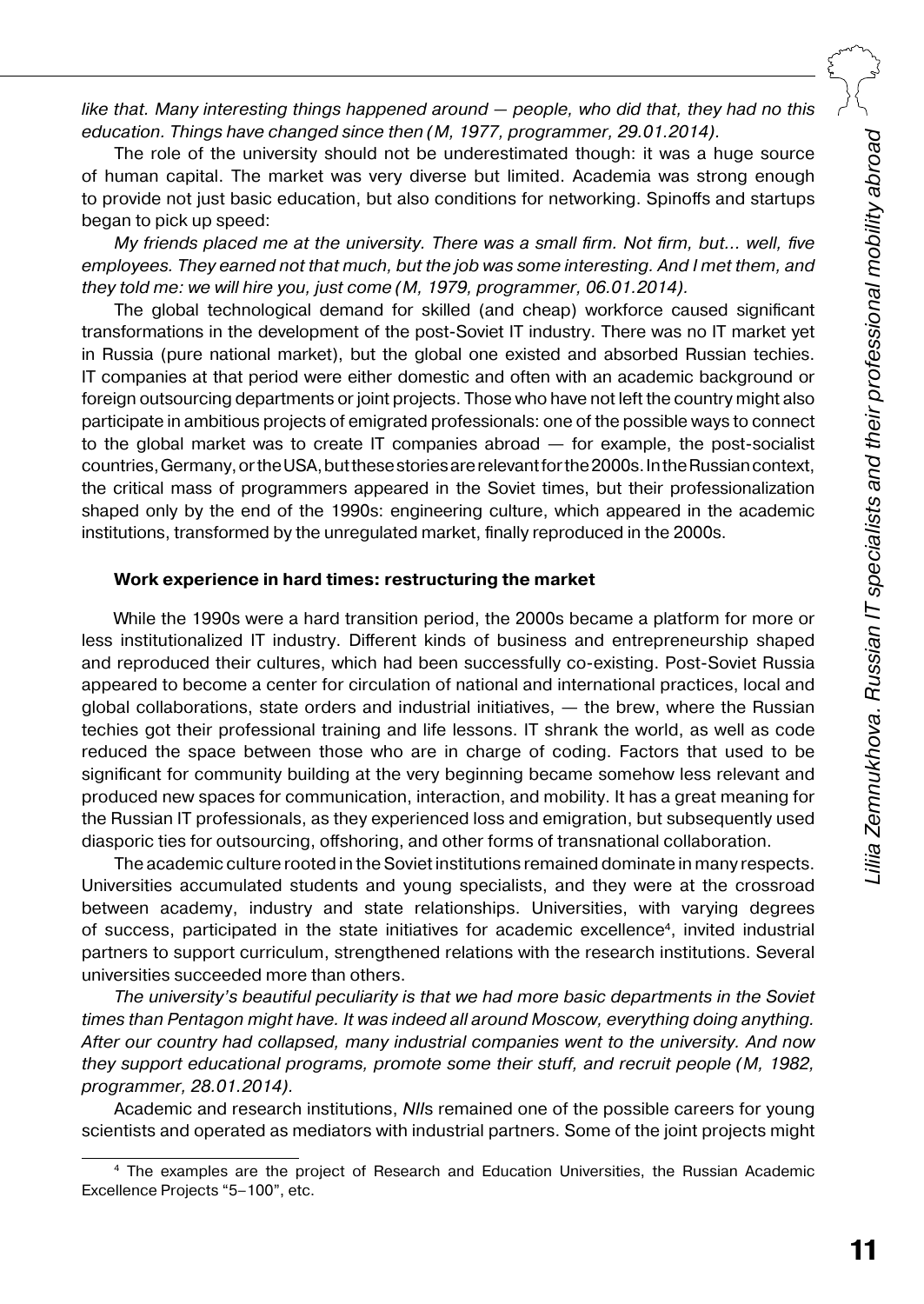stem from academic collaborations and contacts, and kinship sometimes matters here. The connections were horizontal, based on previous mutual background and shared education or experience. Students started their projects outside of the academia, and used their alma maters for recruiting as well:

*A friend of mine, a senior student, came and ask: do you want to work? I said: yes. With seniors. Most of them. Some started their own business, some had their small projects (M, 1982, programmer, 01.12.2013).*

Startups gained a new breath as a form of business, though there was no such a word. The idea to develop "own business" came from the 1990s and could easily reach fruition in IT. This emerging culture of technological entrepreneurship privileged in the new small tech firms producing many opportunities for in-service training. Moreover, the IT market was full of demand for service and products, ordered either by the state, private, corporate, or abroad customers. Companies produced spin-offs, new startups, and businesses enriching both market and employees.

The industry of IT got the new breath in Russia with the Internet, which gave an impetus to the startup culture and industry in general. Because the expertise was (and sometimes still is) blurred, the usual customers could hardly create software and web-technology:

*It was around 2000. The internet already flourished, everybody started construction of websites, to the left and to the right, it was highly demanded. So I have got a chance to touch webtechnologies a bit (M, 1982, programmer, 27.11.2013).*

The gap between lay users and technical "experts" was so huge at the beginning that even low-qualified and inexperienced technical students had chances to start a business. The entry barrier into IT profession was very low for those who were interested and curious, who gave a try to solve technical and engineering tasks. Young techies — probably, more than anywhere else — were treated as professionals:

*I worked at the design studio, an advertisement agency. My position was technical director. I was the third or the fourth year student and held a position of technical director! My task was to control all the stuff, technical stuff. Well, yes, this is very Russian (M, 1977, programmer, 29.01.2014).*

Western companies with their advanced (experienced) practices and global values also brought the new cultures of doing business in IT. Early enough young professionals imbibed values and ideas of working conditions. They provided huge incentives to achieve a higher level of competencies and performance for young professionals, especially in contrast to generally low requirements. Western companies heated the labor market and raised competition between local and foreign companies. Some of the newly born companies appeared to be branches of foreign companies, where Russians had already got positions and started conquering the Russian labor market. Standard networks had its effect here as well:

*There was an ad about Java developer. I was so surprised — how could it be possible? And I sent my CV. The answer came: hi, it's me, do you remember me? <…> We were mates from the university. He was a year senior. <…> We participated in the same Germany internship. <…> So, he worked in Germany at some company and opened a small branch of that company in our town (M, 1979, programmer, 06.01.2014).*

For many foreign companies, Russian market represented a relatively cheap labor force: they could buy qualified specialists at lower costs. Here, practices of body-shopping (Biao, 2007) and virtual migration (Aneesh, 2006) presented in a full range, where real working experience with western companies is significant:

*It was Russian-American company… Americans suddenly requested the direct-action corps, which could work according to their time zone. The team needed cannon fodder ready to work at night, so they hired spare students to fill rents and gaps (M, 1982, programmer, 28.01.2014).*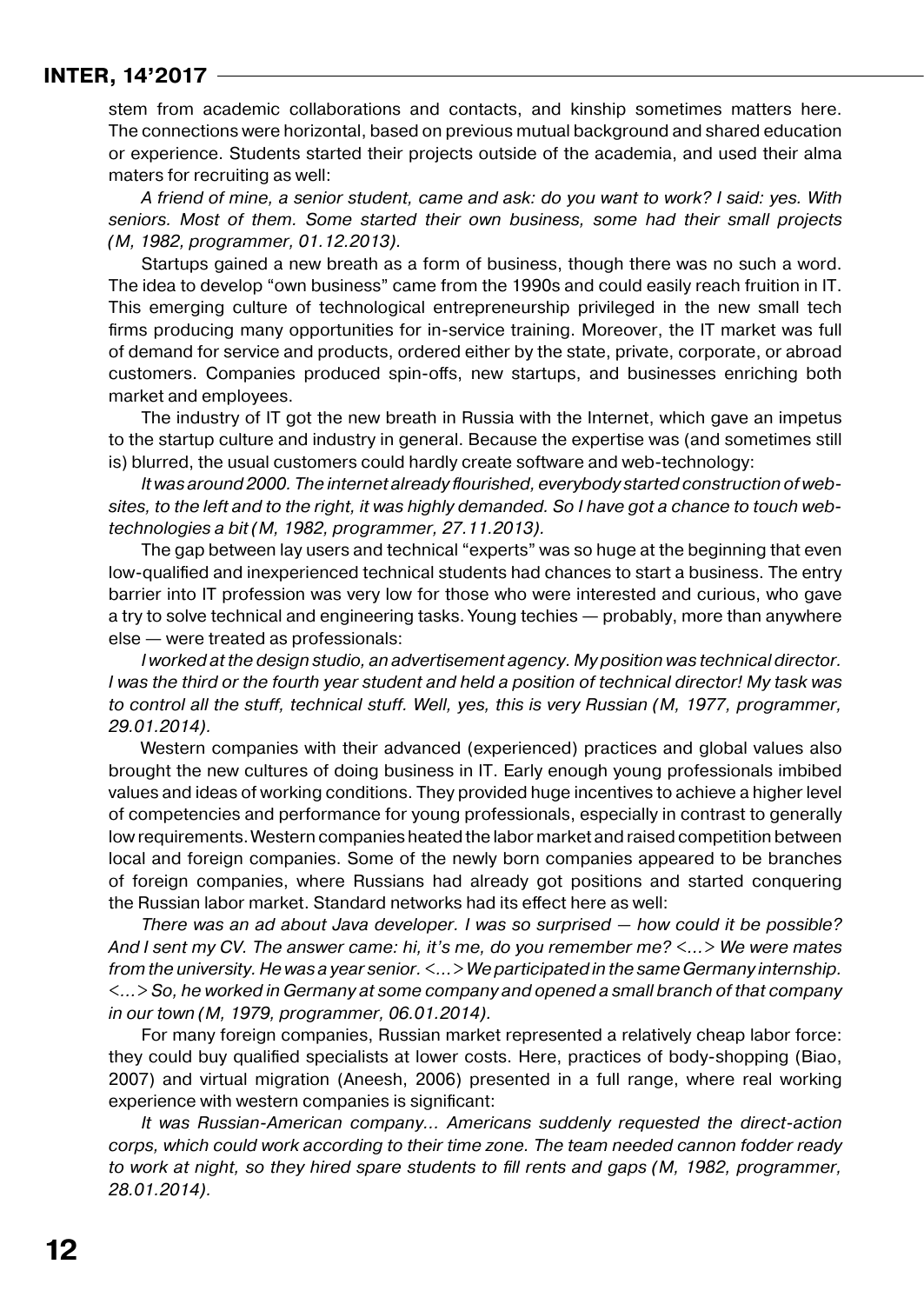By the moment, when specialists got their right to choose between companies, there was a variety of companies with diverse regimes, conditions, planning, networks, and social security. Different generations of specialists produced and reproduced working and professional cultures — in general, but in reality, they became united by the "mysterious techies" image. New ethics of business and technological revolution influenced *goszakaz*, where usual for Russian business mechanisms like *kumovstvo* (Osipian, 2010) or *blat* (Lovell et al., 2000) could not work. The IT industry did not depend on the state, and the market allowed autonomous development despite control attempts.

The market context gives additional problems to the pure culture of coders and programmers. The biggest problem discussed in Russian nowadays (and not only here), is the lack of qualified professional, overstated salaries, and absence of standards for particular IT jobs. Coders and developers seem to be superheroes keeping abreast and being free and creative, but they are massively hunted by the IT giants with their corporate cultures.

Comparing to religion, Kunda (Kunda, 1992) describes how culture works in a particular hi-tech company. He underlines that the formal structure of organization reveals nothing about its culture. He draws a curious comparison with religion to describe how culture works — i.e. educate without awareness of being taught through culture as a religion without having it. Culture acts as a map to guide employees through routine daily events. It includes people, presentations, and rules — it is necessary to keep a caring and humane environment, but it appears to create an environment of control where management faces clear difficulties. There is no place for explicit normative control unlike work "with hearts and minds". Minds-and-heartsprocessing is possible through different types of ritual frames: it might be reflected in practices and values, which today's IT giants impose as norms and standards. Ethical production is the basis of any kind of IT culture, be it engineering, software development, hacking, or something else. This story started from the very beginning of professionalization and works quite well during the history of IT development. What I mean is that current condition of ethical code (let us remember the code of honor) did not change much — and it currently builds up communities of practice (Takhteyev, 2012). What changes from time to time is the relationship between corporations, state, market, and people. The IT professionals continue to bear values of initial ethics — rooted in academia — which seems to be an inevitable component of doing things in coding. It is a fair deal and sincere by its results even abroad.

#### **Conclusion**

Having considered thechanging environment for technological and engineering production, I would turn to professional trajectories and their key features, such as an ability to deal with unusual things and challenges, a taste of freedom to create, taking responsibilities without fear or downplay risks, a desire to progress, and an adaptability to various circumstances. They might seem general, but their constellation helps to explain global mobility and visible positions of Russian techies.

*For a Russian man, the [temporary] contract [work] is something unclear. Well, here, you are getting used to it quite fast. It didn't rack. This is freedom. I did realize that it was freedom because you are in charge of every your act. Nobody will chase you and wipe your nose. Ok, screwed up means screwed up. That is you who screwed up. This is the reason why one wants to beсome a permanent at some firm and do something there. But this is a dead-end. But people usually realize it — that this is a dead-end — and try to change for contract (M, 1979, programmer, 06.01.2014).*

This image converges with what we called the "Russian style" here — whether the talk is about wage labor or about own business. The latter is a kind of transformation from full entrepreneurship to a sole proprietorship (a contractor). Individual narratives and personal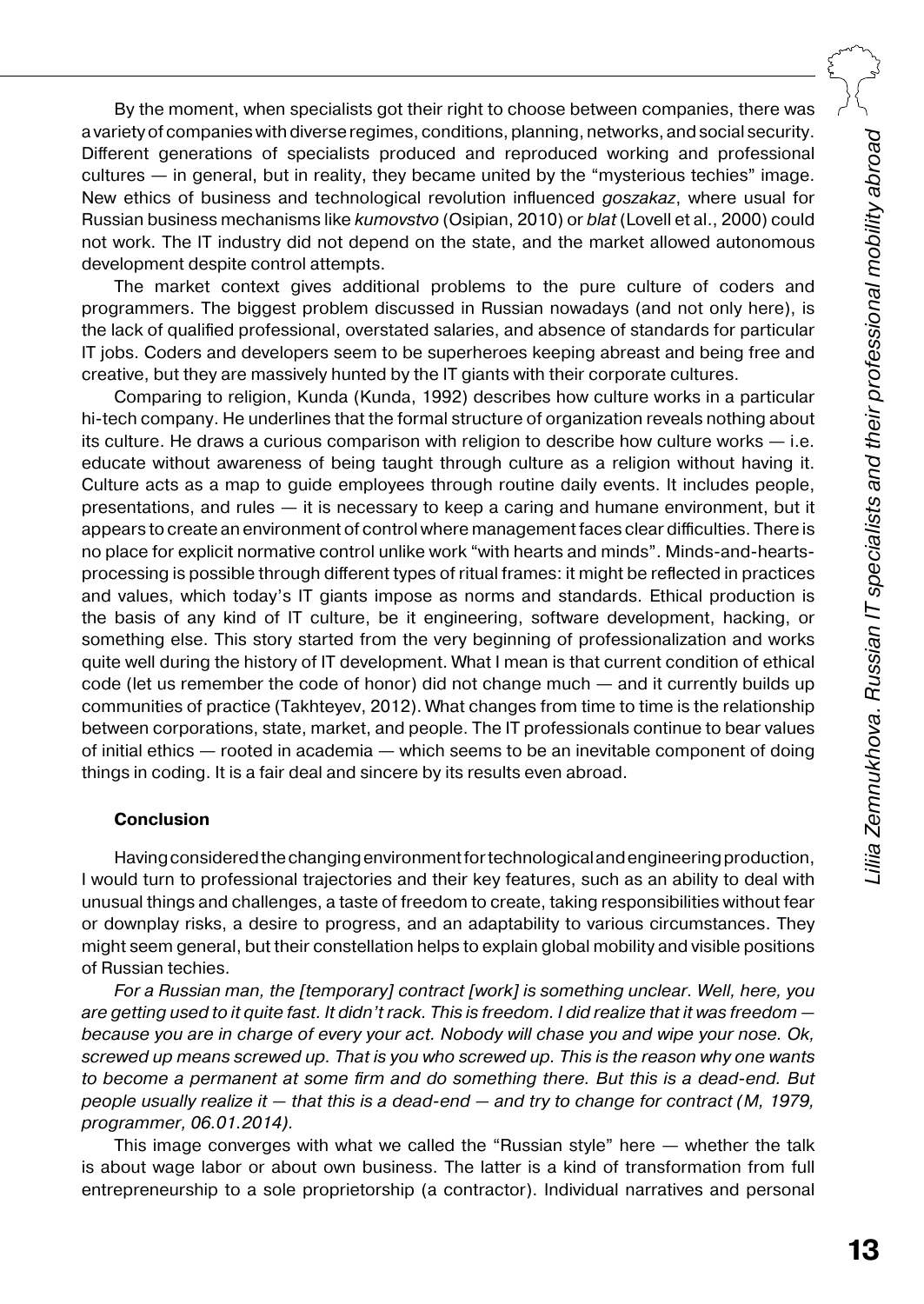stories reflect common trends in professionalization and shaping of the contemporary IT industry, which appears to be а mixture of backgrounds. The three stages of industry development emphasized three main vectors: first of all, academic roots of the closed and military institutions; second, the spontaneous market of the 1990s and total freedom for experimenting coupled with the crisis in academia; and third, international values and community of practices (Takhteyev, 2012).

Why does the experience from the 1990s seem so valuable for further mobility? A transition from the planned to the market economy let skilled workers reconsider their positions, most of all, economic. The status of an entrepreneur was quite ambiguous and usually resulted in a unique skillset, which was closed to a survival course. Those, who went through it, either became successful and developed globally or gave up on the idea of ever founding their own business — these are two main scenarios and the consequences of the 1990s. There was no place for childishness, but the phenomenon known as "Russian way of doing business" appeared. Even the IT business could not resist this style. Some features of this business culture are still found at outsourcing departments working with a foreign customer: the ability to solve unique problems, the desire to progress, and adaptability to changes.

However, the academic background also strikes back. Academics seemed to be privileged workers grown up in the "hothouse" conditions and not quite adaptable to the "real" market. At the same time, working for the foreign market trained new IT professionals for the global business processes. Both opportunities created a kind of "infantilization" of the IT industry because the future generations easily got a job whenever they wanted: the best IT companies are still fighting for new human resources, and many Russians are among competitors.

#### **References**

Abella M. Global competition for skilled workers and consequences // Competing for global talent. Geneva: International Labour Organization, 2006. P. 11–32.

Aneesh A. Virtual Migration: the Programming of Globalization. Duke: University Press, 2006.

Beine M., Docquier F., Rapoport H. Brain Drain and LDCs' Growth: Winners and Losers. 2003.

Biao X. Global 'Body Shopping'. An Indian Labour System in the Information Technology Industry. Princeton, NI: Princeton University Press, 2007.

Boeri T., Brücker H. eds. Migrants, Brain Drain and Brain Gain: The Global Competition to Attract High-Skilled. Oxford University Press, 2012.

Carr S.C., Inkson K., Thorn K. From global careers to talent flow: Reinterpreting 'brain drain' // Journal of World Business. Iss. 40. 2005. P. 386–398.

Clemens M.A. Skill Flow: AFundamental Reconsideration ofSkilled-Worker Mobility and Development. New York: UNDP, 2009.

Coleman G.E. Coding Freedom: The Ethics and Aesthetics of Hacking. Princeton, 2012.

Drori I. The Evolution of a New Industry: A Genealogical Approach. Stanford: Stanford University Press, 2013.

Kenney M. ed. Understanding Silicon Valley: The Anatomy of an Entrepreneurial Region. Stanford: Stanford University Press, 2000.

Kunda G. Engineering culture: control and commitment in a high-tech corporation. Philadelphia: Temple University Press, 1992.

Kuznetsov Y., Sabel C. International Migration of Talent, Diaspora Networks, and Development: Overview of Main Issues // Diaspora Networks and the International Migration of Skills: How Countries Can Draw on Their Talent Abroad. World Bank. 2006.

Lovell S., Ledeneva A., Rogachevskiῐ A. eds. Bribery and Blat in Russia: Negotiating Reciprocity From the Middle Ages to the 1990s. St. Martin's Press, University of London, 2000.

Osipian A. Corrupt Organizational Hierarchies in the Former Soviet Bloc // Transition Studies Review. 2010. 17(4). P. 822–836.